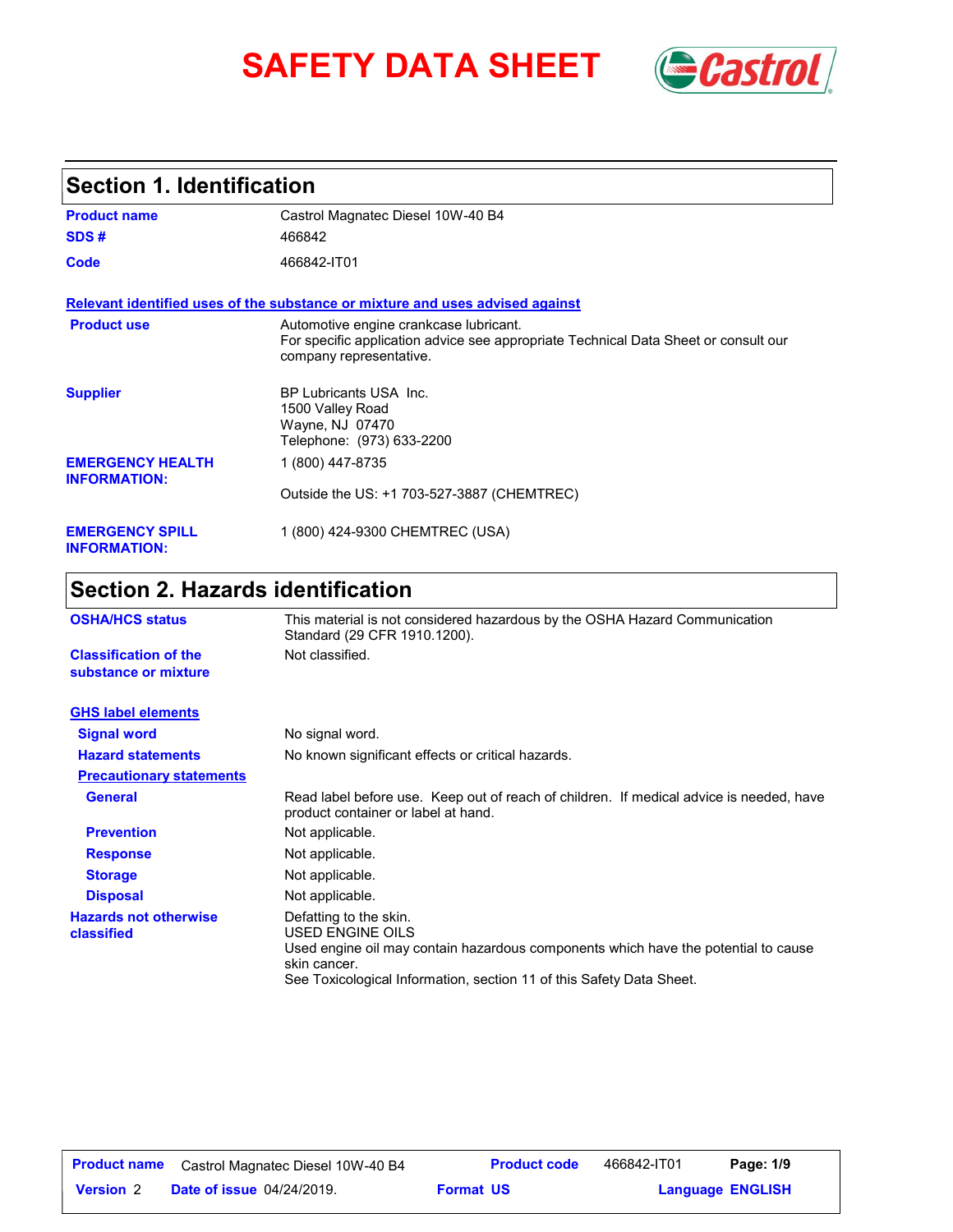### **Section 3. Composition/information on ingredients**

**Substance/mixture**

Mixture

Highly refined base oil (IP 346 DMSO extract < 3%). Proprietary performance additives.

| <b>Ingredient name</b>                                                                                                                           | <b>CAS number</b>                                                       | $\frac{9}{6}$           |
|--------------------------------------------------------------------------------------------------------------------------------------------------|-------------------------------------------------------------------------|-------------------------|
| Distillates (petroleum), hydrotreated heavy paraffinic<br>Distillates (petroleum), solvent-dewaxed heavy paraffinic<br>Base oil - highly refined | 64742-54-7<br>64742-65-0<br>Varies - See Key to<br><b>abbreviations</b> | ≥75 - ≤90<br>≤10<br>≤10 |

Any concentration shown as a range is to protect confidentiality or is due to batch variation.

**There are no additional ingredients present which, within the current knowledge of the supplier and in the concentrations applicable, are classified as hazardous to health and hence require reporting in this section.**

**Occupational exposure limits, if available, are listed in Section 8.**

### **Section 4. First aid measures**

#### **Description of necessary first aid measures**

| Eye contact                       | In case of contact, immediately flush eyes with plenty of water for at least 15 minutes.<br>Evelids should be held away from the eyeball to ensure thorough rinsing. Check for and<br>remove any contact lenses. Get medical attention. |
|-----------------------------------|-----------------------------------------------------------------------------------------------------------------------------------------------------------------------------------------------------------------------------------------|
| <b>Skin contact</b>               | Wash skin thoroughly with soap and water or use recognized skin cleanser. Remove<br>contaminated clothing and shoes. Wash clothing before reuse. Clean shoes thoroughly<br>before reuse. Get medical attention if symptoms occur.       |
| <b>Inhalation</b>                 | If inhaled, remove to fresh air. Get medical attention if symptoms occur.                                                                                                                                                               |
| <b>Ingestion</b>                  | Do not induce vomiting unless directed to do so by medical personnel. Get medical<br>attention if symptoms occur.                                                                                                                       |
| <b>Protection of first-aiders</b> | No action shall be taken involving any personal risk or without suitable training.                                                                                                                                                      |

#### **Most important symptoms/effects, acute and delayed**

**See Section 11 for more detailed information on health effects and symptoms.**

#### **Indication of immediate medical attention and special treatment needed, if necessary**

| <b>Notes to physician</b>  | Treatment should in general be symptomatic and directed to relieving any effects. |
|----------------------------|-----------------------------------------------------------------------------------|
| <b>Specific treatments</b> | No specific treatment.                                                            |

### **Section 5. Fire-fighting measures**

| <b>Extinguishing media</b>                               |                                                                                                                                                                                                |
|----------------------------------------------------------|------------------------------------------------------------------------------------------------------------------------------------------------------------------------------------------------|
| <b>Suitable extinguishing</b><br>media                   | In case of fire, use foam, dry chemical or carbon dioxide extinguisher or spray.                                                                                                               |
| Unsuitable extinguishing<br>media                        | Do not use water jet.                                                                                                                                                                          |
| <b>Specific hazards arising</b><br>from the chemical     | In a fire or if heated, a pressure increase will occur and the container may burst.                                                                                                            |
| <b>Hazardous combustion</b><br>products                  | Combustion products may include the following:<br>carbon oxides (CO, CO <sub>2</sub> ) (carbon monoxide, carbon dioxide)                                                                       |
| <b>Special protective actions</b><br>for fire-fighters   | No action shall be taken involving any personal risk or without suitable training. Promptly<br>isolate the scene by removing all persons from the vicinity of the incident if there is a fire. |
| <b>Special protective</b><br>equipment for fire-fighters | Fire-fighters should wear positive pressure self-contained breathing apparatus (SCBA)<br>and full turnout gear.                                                                                |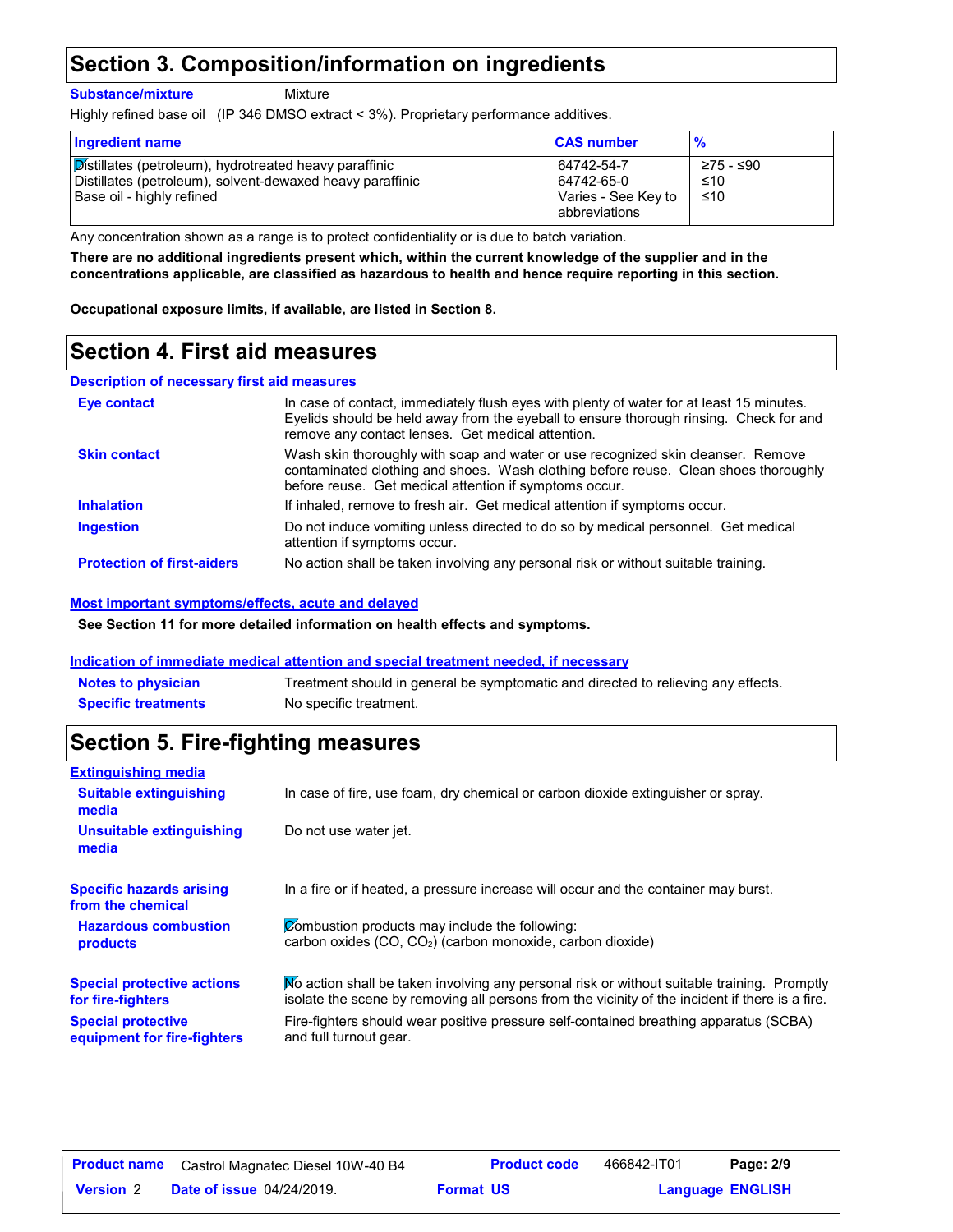### **Section 6. Accidental release measures**

|                                                              | <b>Personal precautions, protective equipment and emergency procedures</b>                                                                                                                                                                                                                                                                                                                         |  |
|--------------------------------------------------------------|----------------------------------------------------------------------------------------------------------------------------------------------------------------------------------------------------------------------------------------------------------------------------------------------------------------------------------------------------------------------------------------------------|--|
| For non-emergency<br>personnel                               | No action shall be taken involving any personal risk or without suitable training.<br>Evacuate surrounding areas. Keep unnecessary and unprotected personnel from<br>entering. Do not touch or walk through spilled material. Put on appropriate personal<br>protective equipment. Floors may be slippery; use care to avoid falling.                                                              |  |
| For emergency responders                                     | If specialized clothing is required to deal with the spillage, take note of any information in<br>Section 8 on suitable and unsuitable materials. See also the information in "For non-<br>emergency personnel".                                                                                                                                                                                   |  |
| <b>Environmental precautions</b>                             | Avoid dispersal of spilled material and runoff and contact with soil, waterways, drains<br>and sewers. Inform the relevant authorities if the product has caused environmental<br>pollution (sewers, waterways, soil or air).                                                                                                                                                                      |  |
| <b>Methods and materials for containment and cleaning up</b> |                                                                                                                                                                                                                                                                                                                                                                                                    |  |
| <b>Small spill</b>                                           | Stop leak if without risk. Move containers from spill area. Absorb with an inert material<br>and place in an appropriate waste disposal container. Dispose of via a licensed waste<br>disposal contractor.                                                                                                                                                                                         |  |
| Large spill                                                  | Stop leak if without risk. Move containers from spill area. Prevent entry into sewers,<br>water courses, basements or confined areas. Contain and collect spillage with non-<br>combustible, absorbent material e.g. sand, earth, vermiculite or diatomaceous earth and<br>place in container for disposal according to local regulations. Dispose of via a licensed<br>waste disposal contractor. |  |

### **Section 7. Handling and storage**

| <b>Precautions for safe handling</b>                                             |                                                                                                                                                                                                                                                                                                                                                                                                                                                                                                                                                                                               |
|----------------------------------------------------------------------------------|-----------------------------------------------------------------------------------------------------------------------------------------------------------------------------------------------------------------------------------------------------------------------------------------------------------------------------------------------------------------------------------------------------------------------------------------------------------------------------------------------------------------------------------------------------------------------------------------------|
| <b>Protective measures</b>                                                       | Put on appropriate personal protective equipment (see Section 8).                                                                                                                                                                                                                                                                                                                                                                                                                                                                                                                             |
| <b>Advice on general</b><br>occupational hygiene                                 | Eating, drinking and smoking should be prohibited in areas where this material is<br>handled, stored and processed. Wash thoroughly after handling. Remove contaminated<br>clothing and protective equipment before entering eating areas. See also Section 8 for<br>additional information on hygiene measures.                                                                                                                                                                                                                                                                              |
| <b>Conditions for safe storage,</b><br>including any<br><i>incompatibilities</i> | Store in accordance with local regulations. Store in original container protected from<br>direct sunlight in a dry, cool and well-ventilated area, away from incompatible materials<br>(see Section 10) and food and drink. Keep container tightly closed and sealed until<br>ready for use. Store and use only in equipment/containers designed for use with this<br>product. Containers that have been opened must be carefully resealed and kept upright<br>to prevent leakage. Do not store in unlabeled containers. Use appropriate containment<br>to avoid environmental contamination. |
| <b>Not suitable</b>                                                              | Prolonged exposure to elevated temperature.                                                                                                                                                                                                                                                                                                                                                                                                                                                                                                                                                   |

### **Section 8. Exposure controls/personal protection**

#### **Control parameters**

**Occupational exposure limits**

**Distillates (petroleum), hydrotreated heavy paraffinic <b>ACGIH TLV (United States).** 

TWA: 5 mg/m<sup>3</sup> 8 hours. Issued/Revised: 11/2009 Form: Inhalable fraction **OSHA PEL (United States).** TWA: 5 mg/m<sup>3</sup> 8 hours. Issued/Revised: 6/1993

Distillates (petroleum), solvent-dewaxed heavy paraffinic **ACGIH TLV (United States).** 

TWA: 5 mg/m<sup>3</sup> 8 hours. Issued/Revised: 11/2009 Form: Inhalable fraction **OSHA PEL (United States).** TWA: 5 mg/m<sup>3</sup> 8 hours. Issued/Revised: 6/1993

#### Base oil - highly refined **ACGIH TLV (United States). ACGIH TLV (United States).**

TWA: 5 mg/m<sup>3</sup> 8 hours. Issued/Revised:

| <b>Product name</b> | Castrol Magnatec Diesel 10W-40 B4 | <b>Product code</b> | 466842-IT01 | Page: 3/9               |
|---------------------|-----------------------------------|---------------------|-------------|-------------------------|
| <b>Version 2</b>    | <b>Date of issue 04/24/2019.</b>  | <b>Format US</b>    |             | <b>Language ENGLISH</b> |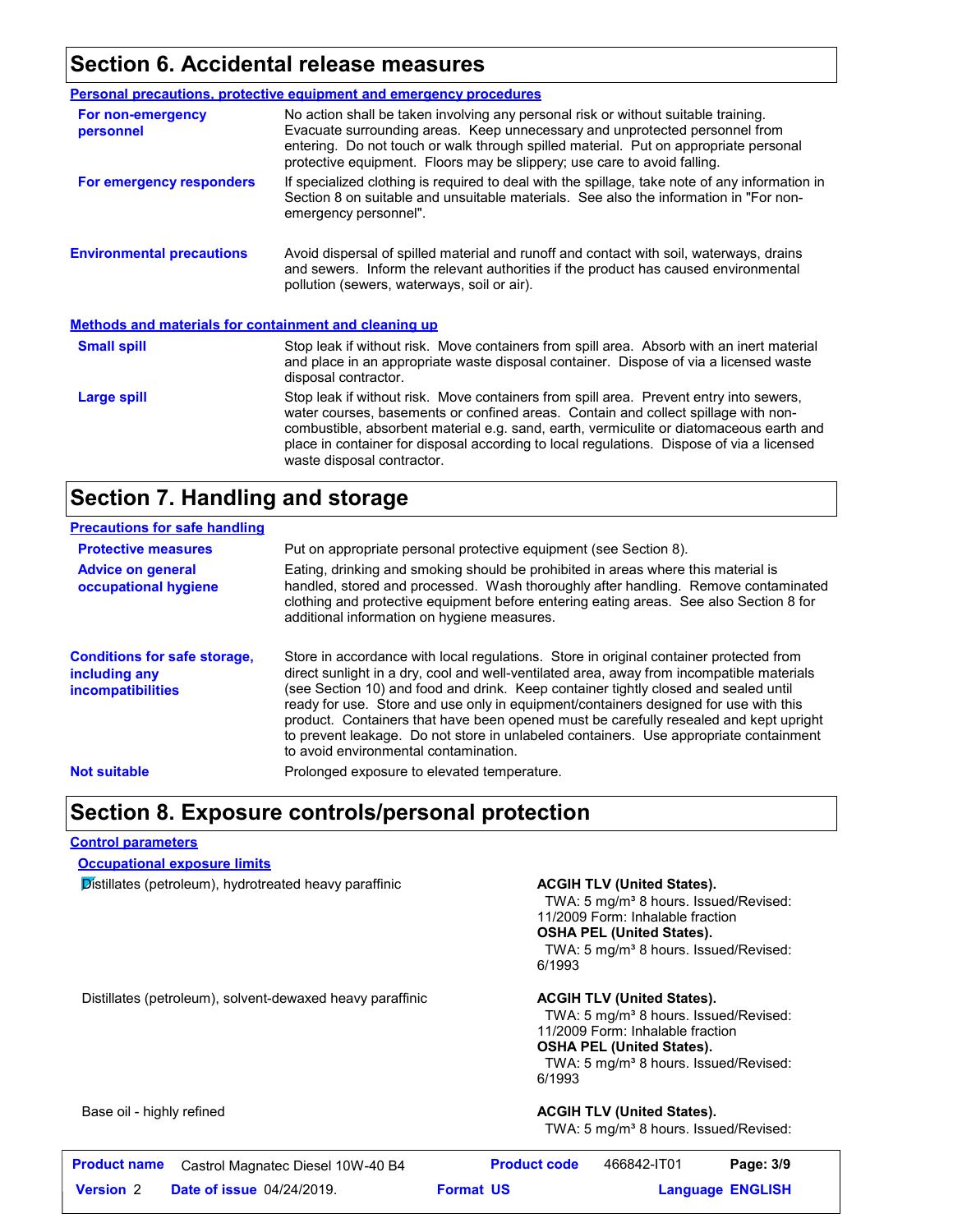### **Section 8. Exposure controls/personal protection**

11/2009 Form: Inhalable fraction **OSHA PEL (United States).** TWA: 5 mg/m<sup>3</sup> 8 hours. Issued/Revised: 6/1993

| <b>Appropriate engineering</b><br>controls | All activities involving chemicals should be assessed for their risks to health, to ensure<br>exposures are adequately controlled. Personal protective equipment should only be<br>considered after other forms of control measures (e.g. engineering controls) have been<br>suitably evaluated. Personal protective equipment should conform to appropriate<br>standards, be suitable for use, be kept in good condition and properly maintained.<br>Your supplier of personal protective equipment should be consulted for advice on<br>selection and appropriate standards. For further information contact your national<br>organisation for standards.<br>Provide exhaust ventilation or other engineering controls to keep the relevant airborne<br>concentrations below their respective occupational exposure limits.<br>The final choice of protective equipment will depend upon a risk assessment. It is<br>important to ensure that all items of personal protective equipment are compatible. |
|--------------------------------------------|------------------------------------------------------------------------------------------------------------------------------------------------------------------------------------------------------------------------------------------------------------------------------------------------------------------------------------------------------------------------------------------------------------------------------------------------------------------------------------------------------------------------------------------------------------------------------------------------------------------------------------------------------------------------------------------------------------------------------------------------------------------------------------------------------------------------------------------------------------------------------------------------------------------------------------------------------------------------------------------------------------|
| <b>Environmental exposure</b><br>controls  | Emissions from ventilation or work process equipment should be checked to ensure they<br>comply with the requirements of environmental protection legislation. In some cases,<br>fume scrubbers, filters or engineering modifications to the process equipment will be<br>necessary to reduce emissions to acceptable levels.                                                                                                                                                                                                                                                                                                                                                                                                                                                                                                                                                                                                                                                                              |
| <b>Individual protection measures</b>      |                                                                                                                                                                                                                                                                                                                                                                                                                                                                                                                                                                                                                                                                                                                                                                                                                                                                                                                                                                                                            |
| <b>Hygiene measures</b>                    | Wash hands, forearms and face thoroughly after handling chemical products, before<br>eating, smoking and using the lavatory and at the end of the working period.<br>Appropriate techniques should be used to remove potentially contaminated clothing.<br>Wash contaminated clothing before reusing. Ensure that eyewash stations and safety<br>showers are close to the workstation location.                                                                                                                                                                                                                                                                                                                                                                                                                                                                                                                                                                                                            |
| <b>Eye/face protection</b>                 | Safety glasses with side shields.                                                                                                                                                                                                                                                                                                                                                                                                                                                                                                                                                                                                                                                                                                                                                                                                                                                                                                                                                                          |
| <b>Skin protection</b>                     |                                                                                                                                                                                                                                                                                                                                                                                                                                                                                                                                                                                                                                                                                                                                                                                                                                                                                                                                                                                                            |
| <b>Hand protection</b>                     | Wear protective gloves if prolonged or repeated contact is likely. Wear chemical<br>resistant gloves. Recommended: Nitrile gloves. The correct choice of protective gloves<br>depends upon the chemicals being handled, the conditions of work and use, and the<br>condition of the gloves (even the best chemically resistant glove will break down after<br>repeated chemical exposures). Most gloves provide only a short time of protection<br>before they must be discarded and replaced. Because specific work environments and<br>material handling practices vary, safety procedures should be developed for each<br>intended application. Gloves should therefore be chosen in consultation with the supplier/<br>manufacturer and with a full assessment of the working conditions.                                                                                                                                                                                                              |
| <b>Body protection</b>                     | Use of protective clothing is good industrial practice.<br>Personal protective equipment for the body should be selected based on the task being<br>performed and the risks involved and should be approved by a specialist before handling<br>this product.<br>Cotton or polyester/cotton overalls will only provide protection against light superficial<br>contamination that will not soak through to the skin. Overalls should be laundered on a<br>regular basis. When the risk of skin exposure is high (e.g. when cleaning up spillages or<br>if there is a risk of splashing) then chemical resistant aprons and/or impervious chemical<br>suits and boots will be required.                                                                                                                                                                                                                                                                                                                      |
| <b>Other skin protection</b>               | Appropriate footwear and any additional skin protection measures should be selected<br>based on the task being performed and the risks involved and should be approved by a<br>specialist before handling this product.                                                                                                                                                                                                                                                                                                                                                                                                                                                                                                                                                                                                                                                                                                                                                                                    |
| <b>Respiratory protection</b>              | In case of insufficient ventilation, wear suitable respiratory equipment.<br>The correct choice of respiratory protection depends upon the chemicals being handled,<br>the conditions of work and use, and the condition of the respiratory equipment. Safety<br>procedures should be developed for each intended application. Respiratory protection<br>equipment should therefore be chosen in consultation with the supplier/manufacturer<br>and with a full assessment of the working conditions.                                                                                                                                                                                                                                                                                                                                                                                                                                                                                                      |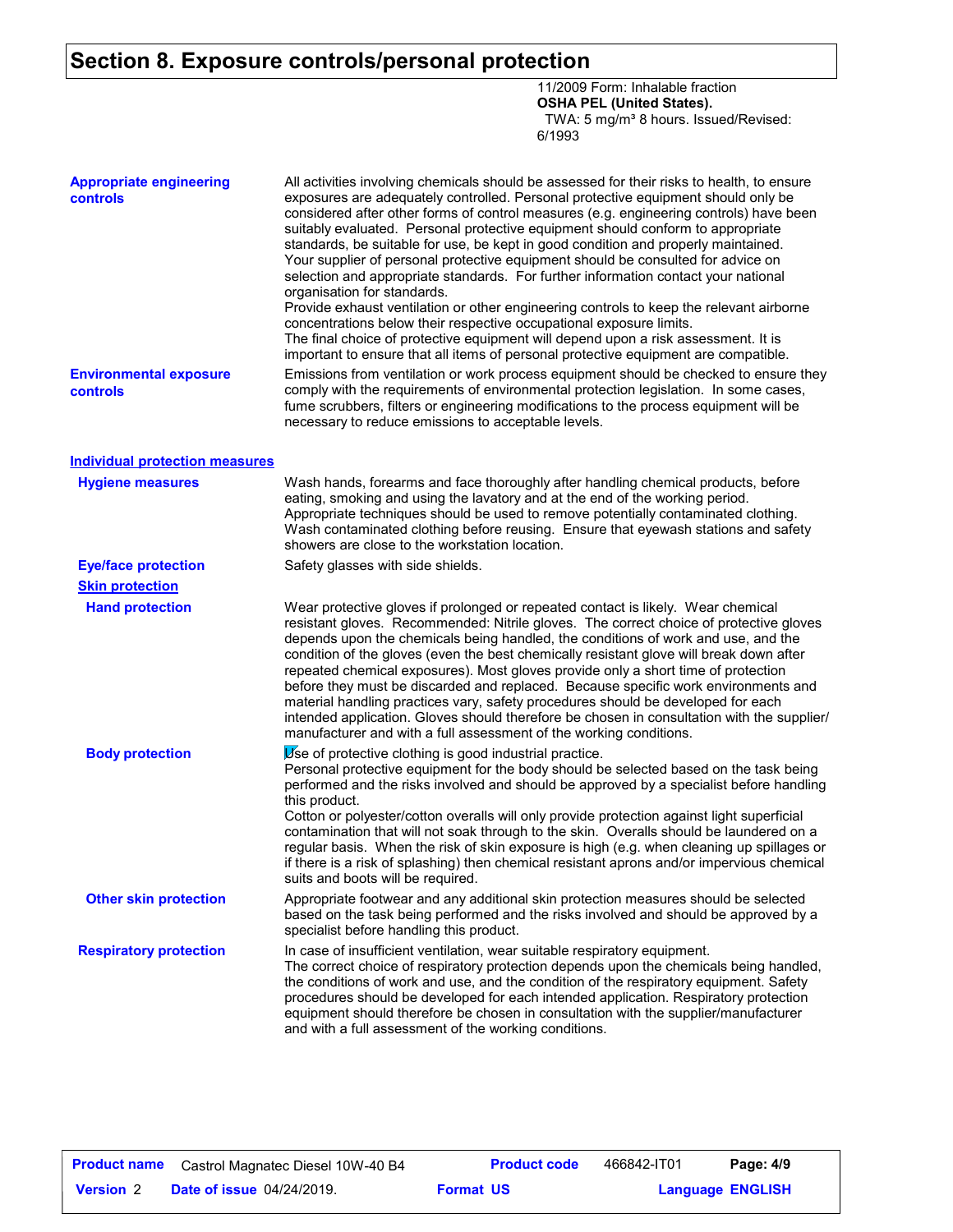### **Section 9. Physical and chemical properties**

| <b>Appearance</b>                                 |                                                                                                                                                    |
|---------------------------------------------------|----------------------------------------------------------------------------------------------------------------------------------------------------|
| <b>Physical state</b>                             | Liquid.                                                                                                                                            |
| <b>Color</b>                                      | Amber.                                                                                                                                             |
| Odor                                              | Not available.                                                                                                                                     |
| <b>Odor threshold</b>                             | Not available.                                                                                                                                     |
| pH                                                | Not available.                                                                                                                                     |
| <b>Melting point</b>                              | Not available.                                                                                                                                     |
| <b>Boiling point</b>                              | Not available.                                                                                                                                     |
| <b>Flash point</b>                                | $\mathcal O$ losed cup: 204 °C (399.2 °F) [Pensky-Martens.]<br>Open cup: 242°C (467.6°F) [Cleveland.]                                              |
| <b>Pour point</b>                                 | -42 $^{\circ}$ C                                                                                                                                   |
| <b>Evaporation rate</b>                           | Not available.                                                                                                                                     |
| <b>Flammability (solid, gas)</b>                  | Not applicable. Based on - Physical state                                                                                                          |
| Lower and upper explosive<br>(flammable) limits   | Not available.                                                                                                                                     |
| <b>Vapor pressure</b>                             | Not available.                                                                                                                                     |
| <b>Vapor density</b>                              | Not available.                                                                                                                                     |
| <b>Density</b>                                    | <1000 kg/m <sup>3</sup> (<1 g/cm <sup>3</sup> ) at 20°C                                                                                            |
| <b>Solubility</b>                                 | insoluble in water.                                                                                                                                |
| <b>Partition coefficient: n-</b><br>octanol/water | Not available.                                                                                                                                     |
| <b>Auto-ignition temperature</b>                  | Not available.                                                                                                                                     |
| <b>Decomposition temperature</b>                  | Not available.                                                                                                                                     |
| <b>Viscosity</b>                                  | <b>K</b> inematic: 99.9 mm <sup>2</sup> /s (99.9 cSt) at 40 $^{\circ}$ C<br>Kinematic: 13.7 to 16.2 mm <sup>2</sup> /s (13.7 to 16.2 cSt) at 100°C |

## **Section 10. Stability and reactivity**

| <b>Reactivity</b>                                   | No specific test data available for this product. Refer to Conditions to avoid and<br>Incompatible materials for additional information.                                |
|-----------------------------------------------------|-------------------------------------------------------------------------------------------------------------------------------------------------------------------------|
| <b>Chemical stability</b>                           | The product is stable.                                                                                                                                                  |
| <b>Possibility of hazardous</b><br><b>reactions</b> | Under normal conditions of storage and use, hazardous reactions will not occur.<br>Under normal conditions of storage and use, hazardous polymerization will not occur. |
| <b>Conditions to avoid</b>                          | Avoid all possible sources of ignition (spark or flame).                                                                                                                |
| Incompatible materials                              | Reactive or incompatible with the following materials: oxidizing materials.                                                                                             |
| <b>Hazardous decomposition</b><br>products          | Under normal conditions of storage and use, hazardous decomposition products should<br>not be produced.                                                                 |

## **Section 11. Toxicological information**

**Information on toxicological effects**

| Information on the likely<br>routes of exposure |                                   | Routes of entry anticipated: Dermal, Inhalation.                                     |             |                         |
|-------------------------------------------------|-----------------------------------|--------------------------------------------------------------------------------------|-------------|-------------------------|
| <b>Potential acute health effects</b>           |                                   |                                                                                      |             |                         |
| <b>Eye contact</b>                              |                                   | No known significant effects or critical hazards.                                    |             |                         |
| <b>Skin contact</b>                             |                                   | No known significant effects or critical hazards.                                    |             |                         |
| <b>Inhalation</b>                               | pressure.                         | Vapor inhalation under ambient conditions is not normally a problem due to low vapor |             |                         |
| <b>Product name</b>                             | Castrol Magnatec Diesel 10W-40 B4 | <b>Product code</b>                                                                  | 466842-IT01 | Page: 5/9               |
| <b>Version 2</b>                                | <b>Date of issue 04/24/2019.</b>  | <b>Format US</b>                                                                     |             | <b>Language ENGLISH</b> |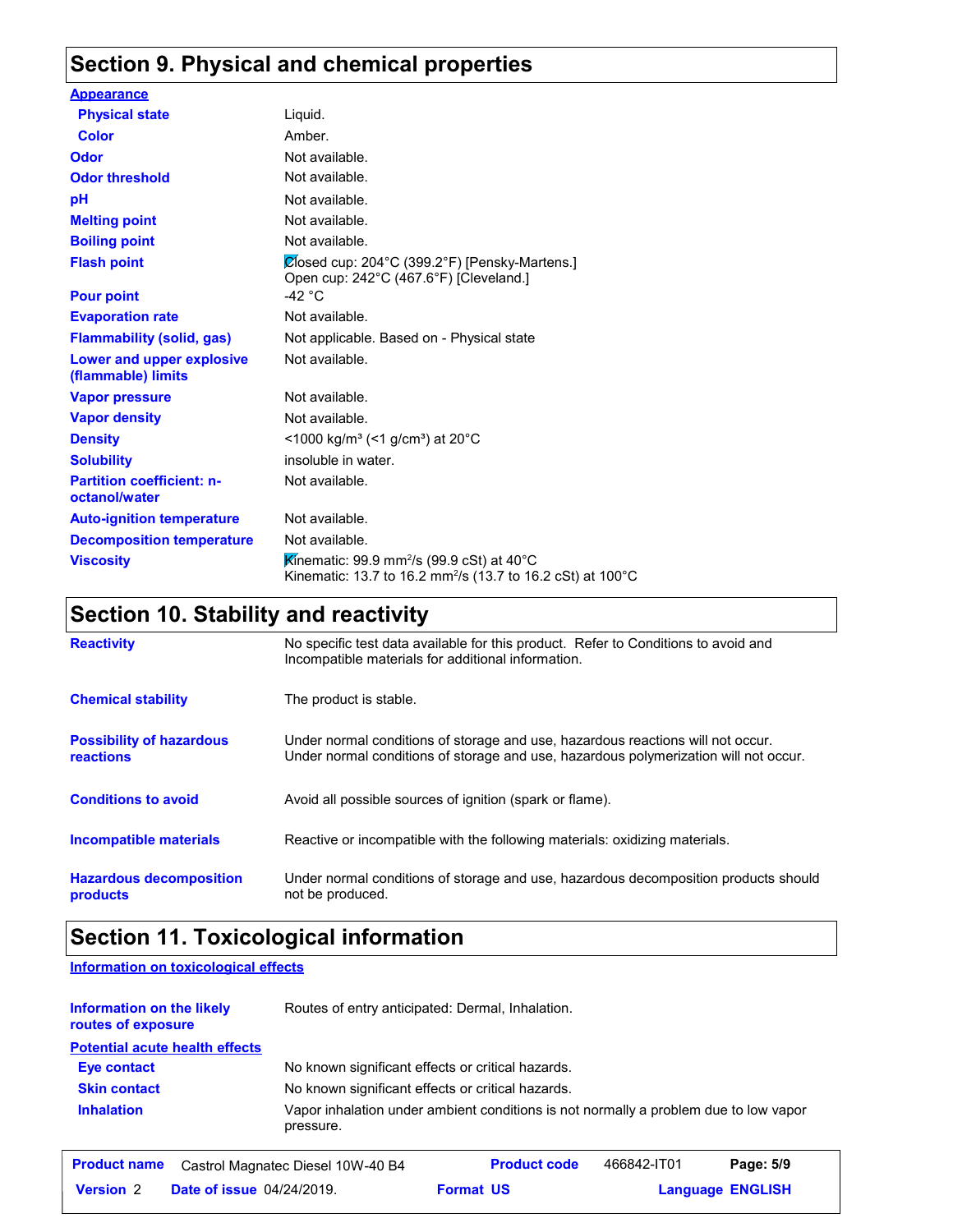| <b>Ingestion</b>                             | No known significant effects or critical hazards.                                                                                                                                                                                                                                                                                                                                                           |  |
|----------------------------------------------|-------------------------------------------------------------------------------------------------------------------------------------------------------------------------------------------------------------------------------------------------------------------------------------------------------------------------------------------------------------------------------------------------------------|--|
|                                              | Symptoms related to the physical, chemical and toxicological characteristics                                                                                                                                                                                                                                                                                                                                |  |
| <b>Eye contact</b>                           | No specific data.                                                                                                                                                                                                                                                                                                                                                                                           |  |
| <b>Skin contact</b>                          | Adverse symptoms may include the following:<br>irritation<br>dryness<br>cracking                                                                                                                                                                                                                                                                                                                            |  |
| <b>Inhalation</b>                            | No specific data.                                                                                                                                                                                                                                                                                                                                                                                           |  |
| <b>Ingestion</b>                             | No specific data.                                                                                                                                                                                                                                                                                                                                                                                           |  |
|                                              | Delayed and immediate effects and also chronic effects from short and long term exposure                                                                                                                                                                                                                                                                                                                    |  |
| <b>Short term exposure</b>                   |                                                                                                                                                                                                                                                                                                                                                                                                             |  |
| <b>Potential immediate</b><br>effects        | Not available.                                                                                                                                                                                                                                                                                                                                                                                              |  |
| <b>Potential delayed effects</b>             | Not available.                                                                                                                                                                                                                                                                                                                                                                                              |  |
| Long term exposure                           |                                                                                                                                                                                                                                                                                                                                                                                                             |  |
| <b>Potential immediate</b><br><b>effects</b> | Not available.                                                                                                                                                                                                                                                                                                                                                                                              |  |
| <b>Potential delayed effects</b>             | Not available.                                                                                                                                                                                                                                                                                                                                                                                              |  |
| <b>Potential chronic health effects</b>      |                                                                                                                                                                                                                                                                                                                                                                                                             |  |
| <b>General</b>                               | USED ENGINE OILS<br>Combustion products resulting from the operation of internal combustion engines<br>contaminate engine oils during use. Used engine oil may contain hazardous<br>components which have the potential to cause skin cancer. Frequent or prolonged<br>contact with all types and makes of used engine oil must therefore be avoided and a<br>high standard of personal hygiene maintained. |  |
| <b>Carcinogenicity</b>                       | No known significant effects or critical hazards.                                                                                                                                                                                                                                                                                                                                                           |  |
| <b>Mutagenicity</b>                          | No known significant effects or critical hazards.                                                                                                                                                                                                                                                                                                                                                           |  |
|                                              | No known significant effects or critical hazards.                                                                                                                                                                                                                                                                                                                                                           |  |
| <b>Teratogenicity</b>                        |                                                                                                                                                                                                                                                                                                                                                                                                             |  |
| <b>Developmental effects</b>                 | No known significant effects or critical hazards.                                                                                                                                                                                                                                                                                                                                                           |  |

Not available.

### **Section 12. Ecological information**

### **Toxicity**

No testing has been performed by the manufacturer.

### **Persistence and degradability**

Not expected to be rapidly degradable.

#### **Bioaccumulative potential**

This product is not expected to bioaccumulate through food chains in the environment.

| <b>Mobility in soil</b><br><b>Soil/water partition</b> | Not available.                                                       |
|--------------------------------------------------------|----------------------------------------------------------------------|
| <b>coefficient</b> (K <sub>oc</sub> )                  |                                                                      |
| <b>Mobility</b>                                        | Spillages may penetrate the soil causing ground water contamination. |

|                  | <b>Product name</b> Castrol Magnatec Diesel 10W-40 B4 | <b>Product code</b> | 466842-IT01 | Page: 6/9               |  |
|------------------|-------------------------------------------------------|---------------------|-------------|-------------------------|--|
| <b>Version 2</b> | <b>Date of issue 04/24/2019.</b>                      | <b>Format US</b>    |             | <b>Language ENGLISH</b> |  |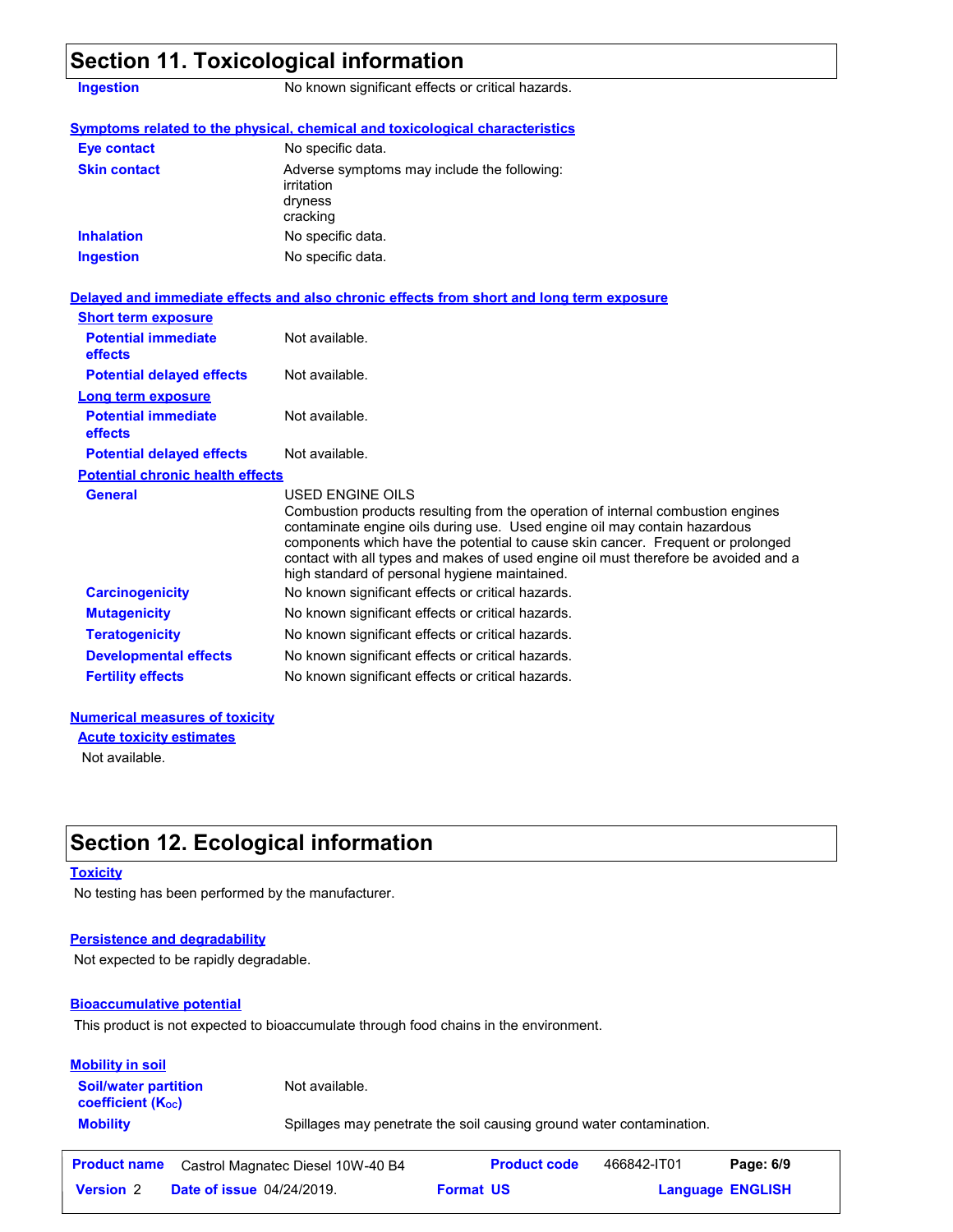### **Section 12. Ecological information**

### **Other adverse effects** No known significant effects or critical hazards. **Other ecological information** Spills may form a film on water surfaces causing physical damage to organisms. Oxygen

transfer could also be impaired.

### **Section 13. Disposal considerations**

**Disposal methods**

The generation of waste should be avoided or minimized wherever possible. Significant quantities of waste product residues should not be disposed of via the foul sewer but processed in a suitable effluent treatment plant. Dispose of surplus and non-recyclable products via a licensed waste disposal contractor. Disposal of this product, solutions and any by-products should at all times comply with the requirements of environmental protection and waste disposal legislation and any regional local authority requirements. Waste packaging should be recycled. Incineration or landfill should only be considered when recycling is not feasible. This material and its container must be disposed of in a safe way. Empty containers or liners may retain some product residues. Avoid dispersal of spilled material and runoff and contact with soil, waterways, drains and sewers.

### **Section 14. Transport information**

|                                      | <b>DOT Classification</b> | <b>TDG Classification</b> | <b>IMDG</b>              | <b>IATA</b>    |
|--------------------------------------|---------------------------|---------------------------|--------------------------|----------------|
| <b>UN number</b>                     | <b>Not regulated.</b>     | Mot regulated.            | Not regulated.           | Not regulated. |
| <b>UN proper</b><br>shipping name    |                           | Ь                         |                          |                |
| <b>Transport</b><br>hazard class(es) |                           |                           |                          | ۰              |
| <b>Packing group</b>                 |                           | -                         | -                        | ٠              |
| <b>Environmental</b><br>hazards      | No.                       | No.                       | No.                      | No.            |
| <b>Additional</b><br>information     |                           |                           | $\overline{\phantom{0}}$ |                |

**Special precautions for user** Not available.

**Transport in bulk according to Annex II of MARPOL and the IBC Code**

### **Section 15. Regulatory information**

#### **U.S. Federal regulations**

**(TSCA 8b)**

**United States inventory** All components are listed or exempted.

#### **SARA 302/304**

**Composition/information on ingredients**

No products were found.

#### **SARA 311/312**

**SARA 313 Classification** Not applicable.

Not available.

**Date of issue** 04/24/2019. **Version** 2 **Format Language Product name** Castrol Magnatec Diesel 10W-40 B4 **Product code** 466842-IT01 **Page: 7/9** |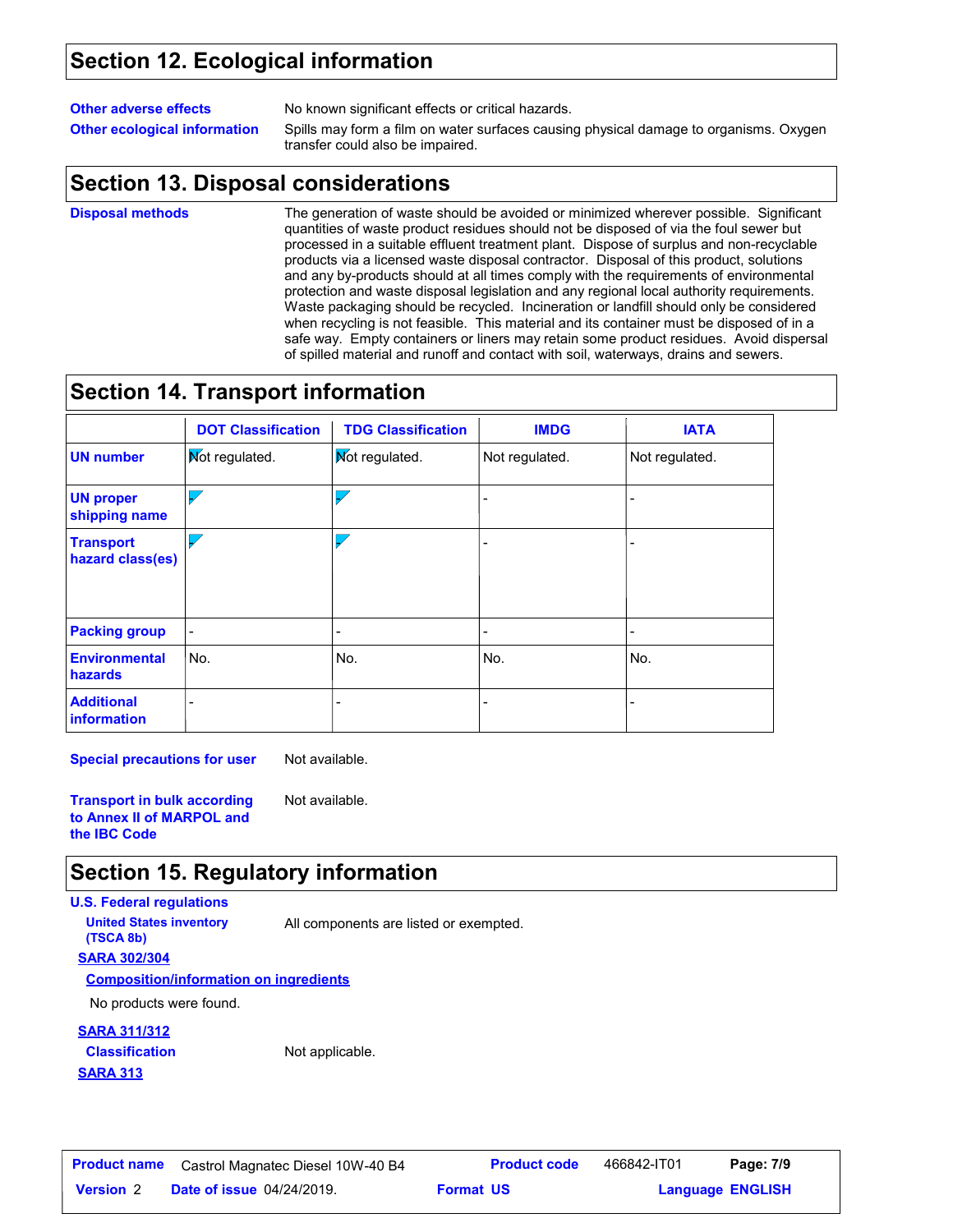### **Section 15. Regulatory information**

| <b>Form R - Reporting</b><br><b>requirements</b> | This product does not contain any hazardous ingredients at or above regulated<br>thresholds.                                                                                  |
|--------------------------------------------------|-------------------------------------------------------------------------------------------------------------------------------------------------------------------------------|
| <b>Supplier notification</b>                     | This product does not contain any hazardous ingredients at or above regulated<br>thresholds.                                                                                  |
| <b>State regulations</b>                         |                                                                                                                                                                               |
| <b>Massachusetts</b>                             | The following components are listed: OIL MIST, MINERAL; OIL MIST, MINERAL; OIL<br>MIST. MINERAL                                                                               |
| <b>New Jersey</b>                                | The following components are listed: MINERAL OIL (UNTREATED and MILDLY<br>TREATED); MINERAL OIL (UNTREATED and MILDLY TREATED); MINERAL OIL<br>(UNTREATED and MILDLY TREATED) |
| <b>Pennsylvania</b>                              | None of the components are listed.                                                                                                                                            |
|                                                  |                                                                                                                                                                               |

#### **California Prop. 65**

**A WARNING**: This product can expose you to chemicals including Lead and Cadmium, which are known to the State of California to cause cancer and birth defects or other reproductive harm. This product can expose you to chemicals including Nickel and Arsenic, which are known to the State of California to cause cancer. For more information go to www.P65Warnings.ca.gov.

#### **Other regulations**

| <b>Australia inventory (AICS)</b>                               | All components are listed or exempted.                                                   |
|-----------------------------------------------------------------|------------------------------------------------------------------------------------------|
| <b>Canada inventory</b>                                         | All components are listed or exempted.                                                   |
| <b>China inventory (IECSC)</b>                                  | All components are listed or exempted.                                                   |
| <b>Japan inventory (ENCS)</b>                                   | All components are listed or exempted.                                                   |
| <b>Korea inventory (KECI)</b>                                   | All components are listed or exempted.                                                   |
| <b>Philippines inventory</b><br>(PICCS)                         | All components are listed or exempted.                                                   |
| <b>Taiwan Chemical</b><br><b>Substances Inventory</b><br>(TCSI) | All components are listed or exempted.                                                   |
| <b>REACH Status</b>                                             | The company, as identified in Section 1, sells this product in the EU in compliance with |

the current requirements of REACH.

### **Section 16. Other information**

#### **National Fire Protection Association (U.S.A.)**



#### **History Date of issue/Date of revision Prepared by Date of previous issue Key to abbreviations** ACGIH = American Conference of Industrial Hygienists ATE = Acute Toxicity Estimate BCF = Bioconcentration Factor CAS Number = Chemical Abstracts Service Registry Number GHS = Globally Harmonized System of Classification and Labelling of Chemicals IATA = International Air Transport Association IBC = Intermediate Bulk Container IMDG = International Maritime Dangerous Goods LogPow = logarithm of the octanol/water partition coefficient MARPOL = International Convention for the Prevention of Pollution From Ships, 1973 as modified by the Protocol of 1978. ("Marpol" = marine pollution) OEL = Occupational Exposure Limit SDS = Safety Data Sheet STEL = Short term exposure limit TWA = Time weighted average 04/24/2019. 03/13/2019. Product Stewardship Group **Product name** Castrol Magnatec Diesel 10W-40 B4 **Product code** 466842-IT01 **Page: 8/9** | 466842-IT01

**Date of issue** 04/24/2019. **Version** 2 **Format Language**

**Format US** 

**Language ENGLISH**